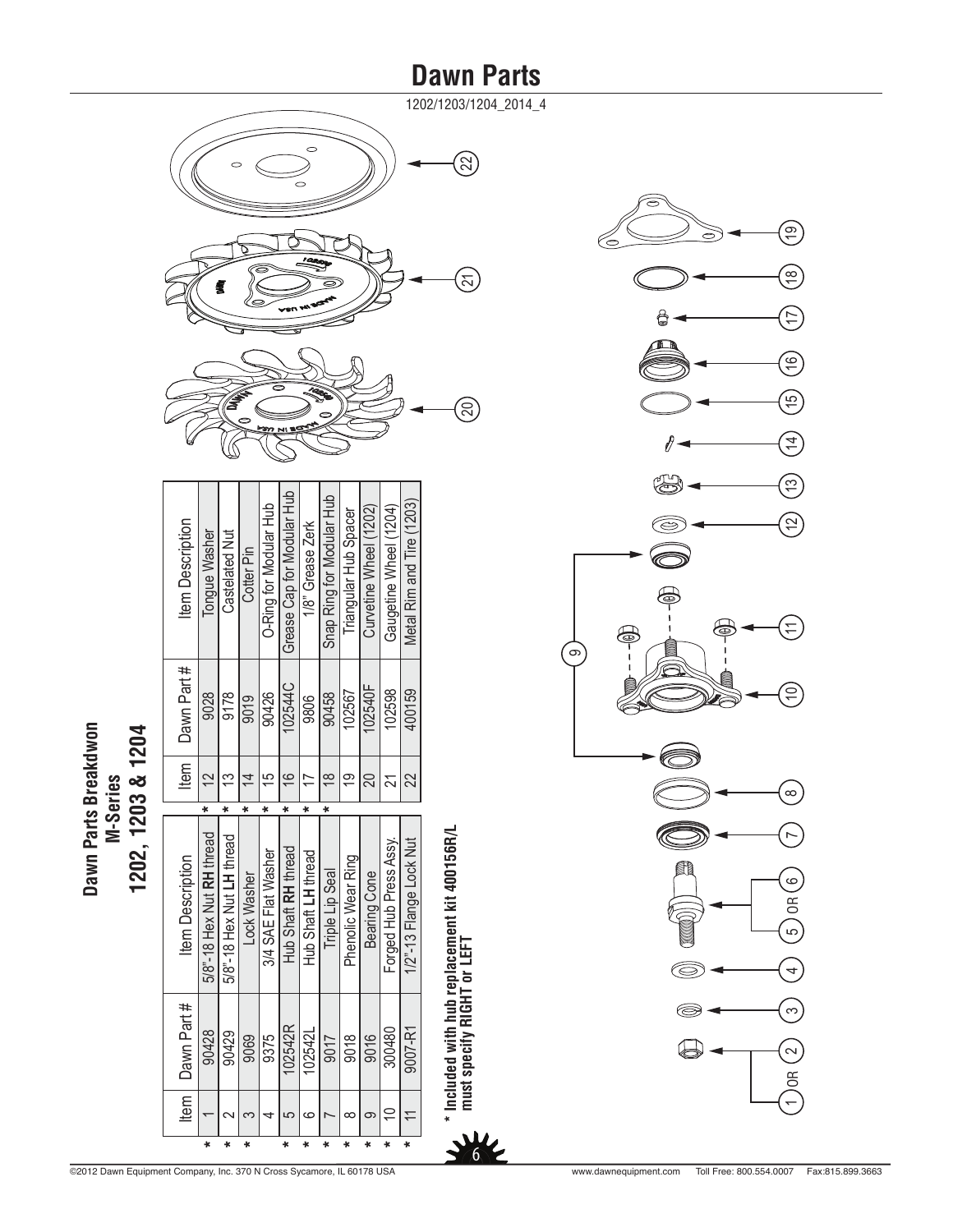1206/1207/1208\_2014\_4

\*\*



|         |         | Item   Dawn Part #         | <b>Item Description</b>                       |           | Item <sub>1</sub> | Dawn Part # | <b>Item Description</b>    |
|---------|---------|----------------------------|-----------------------------------------------|-----------|-------------------|-------------|----------------------------|
|         |         |                            |                                               |           |                   |             |                            |
| $\star$ |         | 9032                       | 3/4 SAE Flat Washer                           | $\ast$    |                   | 9028        | Tongue Washer              |
| $\star$ | c       | 90485R                     | M16 x 80mm Stud RH                            | $\ddot{}$ | $\tilde{C}$       | 9178        | <b>Castelated Nut</b>      |
|         | က       | 90485L                     | M16 x 80mm Stud LH                            | ×         | 13                | 9019        | Cotter Pin                 |
|         |         | 102589                     | Hub Shaft RH thread                           | ×         | $\overline{4}$    | 90426       | O-Ring for Modular Hub     |
|         | 5       | 102589L                    | Hub Shaft LH thread                           | ×         | $\frac{5}{1}$     | 102544C     | Grease Cap for Modular Hub |
| $\star$ | ဖ       | 9017                       | <b>Triple Lip Seal</b>                        | ¥         | $\frac{6}{5}$     | 9806        | 1/8" Grease Zerk           |
|         |         | 9018                       | Phenolic Wear Ring                            | ×         |                   | 90458       | Snap Ring for Modular Hub  |
|         | ∞       | 9016                       | Bearing Cone                                  |           | ≌                 | 102567      | Triangular Hub Spacer      |
| $\ast$  | 9       | 300480                     | Forged Hub Press Assy.                        |           | $\overline{C}$    | 102540F     | Curvetine Wheel (1206)     |
|         | $\cong$ | 9007-R1                    | 1/2-13 Flange Lock Nut                        |           |                   | 102598      | Gaugetine Wheel (1207)     |
|         |         |                            |                                               |           |                   | 400159      | Furrow Flex Wheel (1208)   |
|         |         |                            | * Included with hub replacement kit 400161R/L |           |                   |             |                            |
|         |         | must specify RIGHT or LEFT |                                               |           |                   |             |                            |

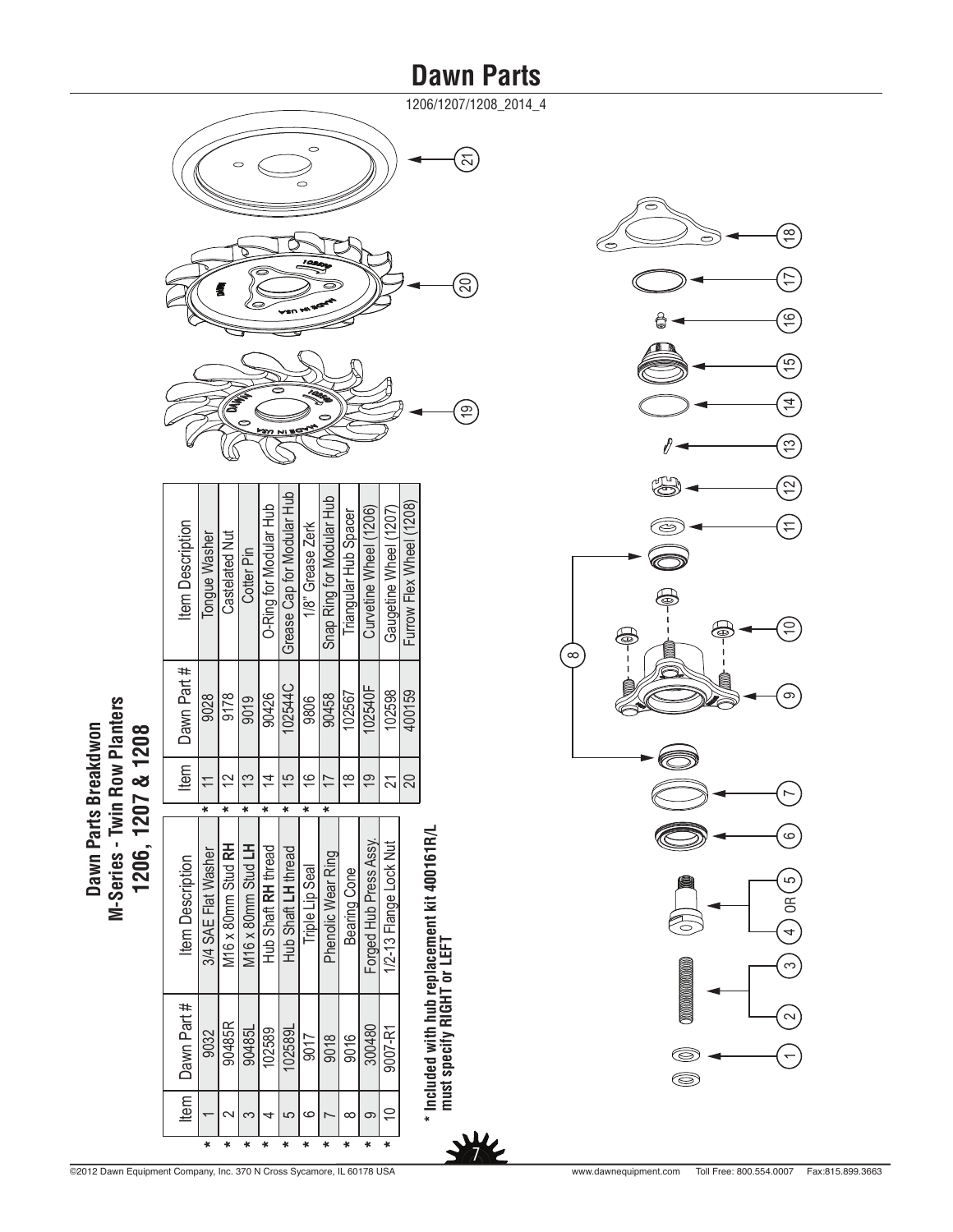1230\_2014\_4



| <b>Item Description</b> | 5/8-11x7.5" Gr8 HHCS LH | 5/8-11 x7.5" Gr8 HHCS RH | 5/8 Flat Washer | Spacer 21/32" Dx3.89" | M-Series Drill Adapter Assy. | 5/8-11 Gr5 Zn lock nut LH | 5/8-11 Gr5 Zn lock nut LH | 1/2-13 Flange Lock Nut | Gaugetine Wheel (1230) |
|-------------------------|-------------------------|--------------------------|-----------------|-----------------------|------------------------------|---------------------------|---------------------------|------------------------|------------------------|
| Dawn Part #             | 90489                   | 90488                    | 9032            | 102615                | 300502                       | 90490                     | 9142                      | 9007-R1                | 102598                 |
| ltem                    |                         |                          |                 |                       | 5                            |                           |                           |                        |                        |

**\*\*\*\***

**\*\*\*\***



**\* Included with hub replacement kit 400166R/L**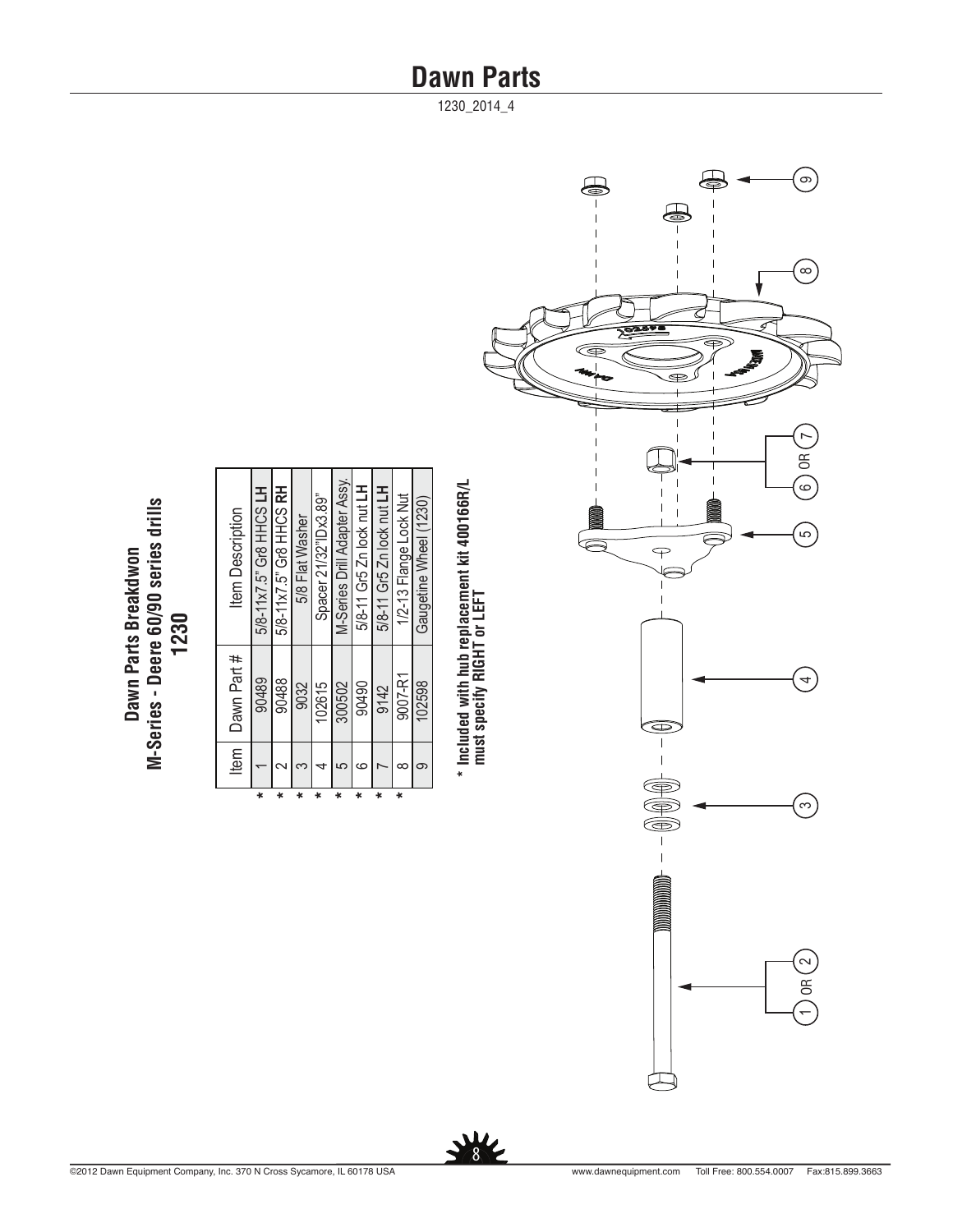| Dawn Parts Breakdwon | (late model) 50 series dril<br>ï<br>-Series | 1240 |
|----------------------|---------------------------------------------|------|

| Item Description        | Castelated Nut | Cotter Pin          | O-Ring for Modular Hub | Grease Cap for Modular Hub | 1/8" Grease Zerk               | Snap Ring for Modular Hub | Triangular Hub Spacer  | <b>Gaugetine Wheel</b> |
|-------------------------|----------------|---------------------|------------------------|----------------------------|--------------------------------|---------------------------|------------------------|------------------------|
| Item   Dawn Part#       | 9178           | 9019                | 90426                  | 02544C                     | 9806                           | 90458                     | 102567                 | 102598                 |
|                         |                |                     |                        |                            |                                |                           |                        | $\frac{6}{5}$          |
|                         |                |                     |                        |                            |                                |                           |                        |                        |
|                         |                |                     |                        |                            |                                |                           |                        |                        |
| <b>Item Description</b> | Hub Shaft LH   | <b>Hub Shaft RH</b> | <b>Triple Lip Seal</b> | Phenolic Wear Ring         | Tapered Roller Bearing Cone  " | Hub Press Assembly        | 1/2-13 Flange Lock Nut | Tonque Washer          |
| Dawn Part #<br>ltem     | 102620L        | 102620              | 9017                   | 9018                       | 9016                           | 300480                    | 9007-R1                | 9028                   |

**\* Included with hub replacement kit 400167R/L must specify RIGHT or LEFT**

 $\frac{1}{2}$ 



1240\_2014\_4